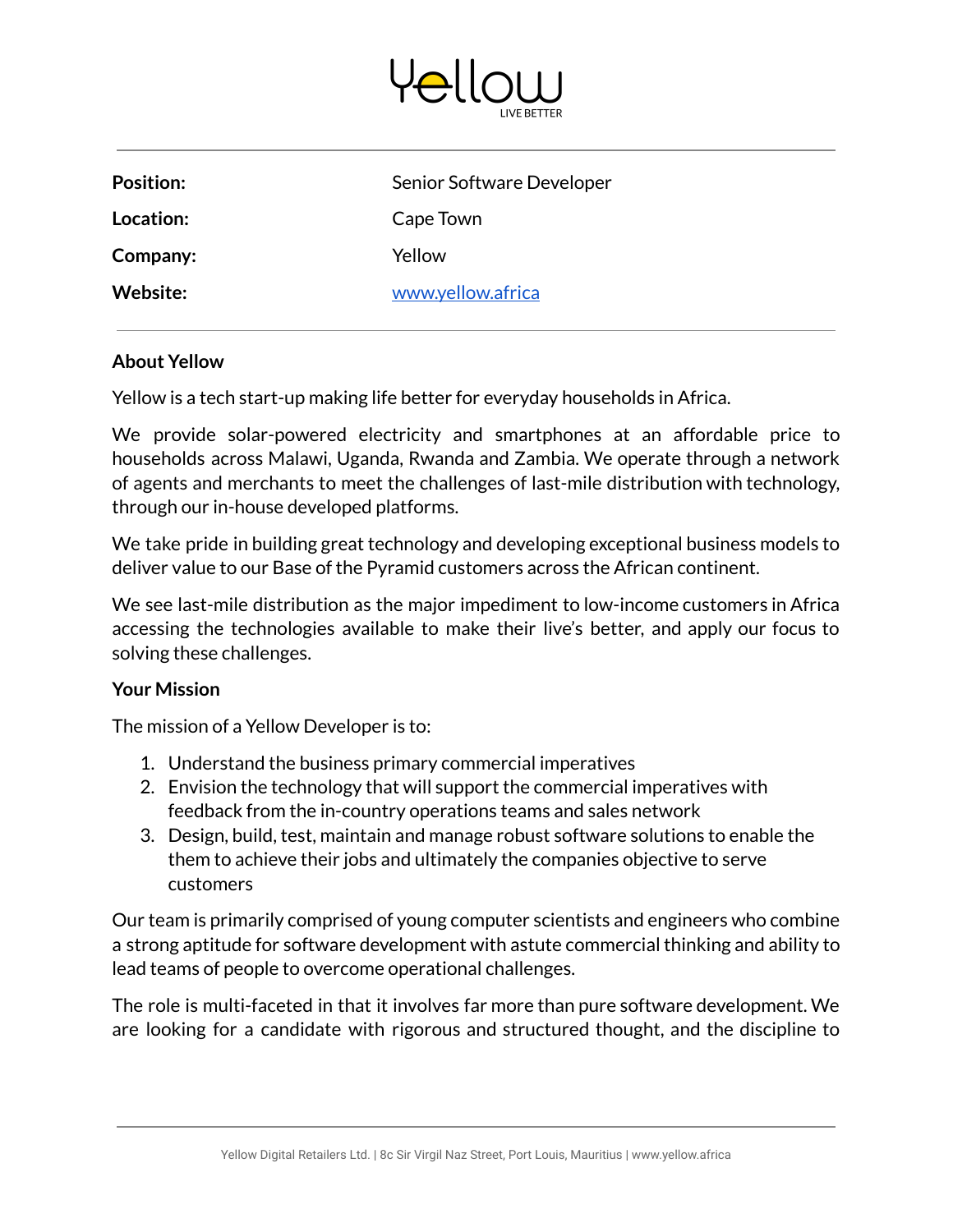

The focus in the short-term would be the technology in our new business financing smartphones at point of sale. You will rapidly expand and improve the feature set in the customer's mobile application, as well as automate steps in the credit and sales process.

The senior developer role extends to mentoring junior developers to achieve their same goal. You will support them in embedding healthy code practice and principles. In the early project phase, this means architecture, data model and interface design, and in the implementation phase with review, release planning and execution.

# **About Our Working Culture & Values**

Our team is young and hard working. We value down time and flexibility, and we focus on outputs rather than hours in the office, but we also believe that we have a unique opportunity at Yellow and we work very hard to meet the high standards we set for ourselves.

We are low thrills and are careful custodians of money and resources. We love to travel to the countries we operate in and whenever we do, we make time to explore, but we do this, as with everything else, on a lean budget, cognisant of not diverting resources away from our customers, and our mission.

We value resilience and self-reliance. Though we constantly organise ourselves to tackle problems in teams and ruthlessly support one another, we also believe that building independence and self-reliance in the face of challenges is an important part of growth.

We believe that long-term sustainability is a worthwhile goal. Whether in one's personal life, from a business perspective, in relationships, or in the environment, we believe that prioritizing long term benefits over short term wins is a good strategy. As such, we aim for balance, and slow, steady and disciplined progress in all that we do.

# **Basic Requirements**

- 4+ years of professional software development experience working with at least one modern language such as Java, Typescript, C++, or C# including object-oriented design
- Strong knowledge of databases, data structures, algorithms, REST and modern architectures
- Experience in delivering mobile applications or serverless applications